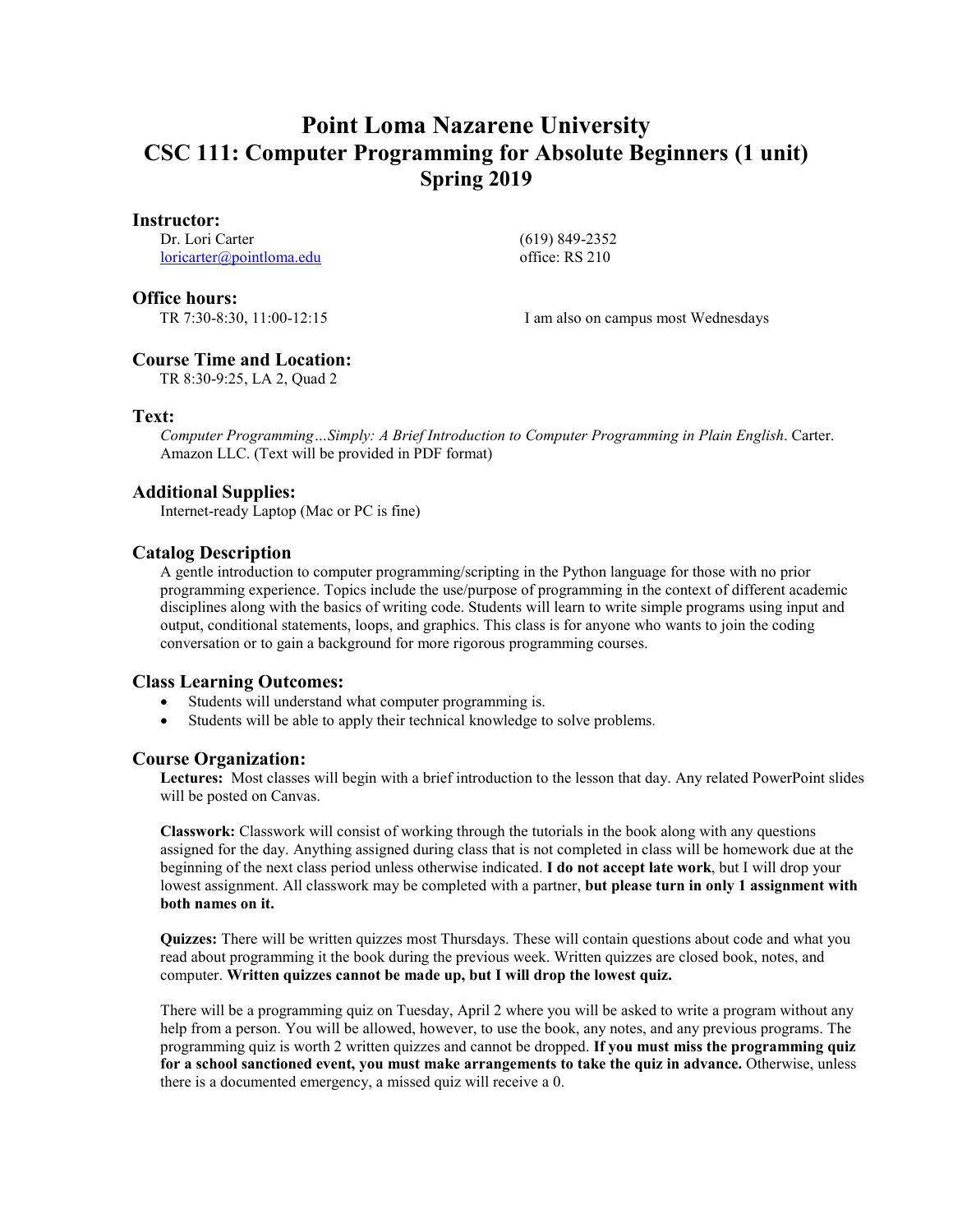**Final Exam:** The final exam is scheduled for **Thursday at 7:30** and will cover everything discussed during the quad. It will be a written final exam composed of short answer questions. While you will not be asked to write a program, you will be asked to trace a program and determine what it does. You may be asked to find errors in the program, or alter it in some way.

The **final exam date and time** is set by the university at the beginning of the semester and may not be changed by the instructor. This schedule can be found on the university website and in the course calendar. No requests for early examinations will be approved. Only in the case that a student is required to take three exams during the same day of finals week, is an instructor authorized to consider changing the exam date and time for that particular student.

#### **Grading:**

| Final Exam    | $30\%$                                      |          | <b>Ouizzes</b> | 30%           |        |
|---------------|---------------------------------------------|----------|----------------|---------------|--------|
| Classwork     | 40%                                         |          |                |               |        |
|               |                                             |          |                |               |        |
|               | Final grades will be determined as follows: |          |                |               |        |
| $100 - 93\%$  | A                                           | 80-82.9% | - B-           | 67-69.9%      | $D+$   |
| $90 - 92.9\%$ | $A -$                                       | 77-79.9% | $C+$           | $63 - 66.9\%$ | $\Box$ |
| 87-89.9%      | $B+$                                        | 73-76.9% | C              | $60 - 62.9\%$ | D-     |
| 83-86.9%      |                                             | 70-72.9  |                | $0-59.9\%$    | F      |

#### **University Mission:**

Point Loma Nazarene University exists to provide higher education in a vital Christian community where minds are engaged and challenged, character is modeled and formed, and service becomes an expression of faith. Being of Wesleyan heritage, we aspire to be a learning community where grace is foundational, truth is pursued, and holiness is a way of life.

#### **Department Mission:**

The Mathematical, Information, and Computer Sciences department at Point Loma Nazarene University is committed to maintaining a curriculum that provides its students with the tools to be productive, the passion to continue learning, and Christian perspectives to provide a basis for making sound value judgments.

#### **Attendance:**

Attendance is expected at each class session. In the event of an absence you are responsible for the material covered in class and the assignments given that day.

Regular and punctual attendance at all classes is considered essential to optimum academic achievement. If the student is absent from more than 10 percent of class meetings, the faculty member can file a written report which may result in de-enrollment. If the absences exceed 20 percent, the student may be de-enrolled without notice until the university drop date or, after that date, receive the appropriate grade for their work and participation. See http://catalog.pointloma.edu/content.php?catoid=24&navoid=1581#Class [Attendance](http://catalog.pointloma.edu/content.php?catoid=24&navoid=1581#Class_Attendance) in the Undergraduate Academic Catalog.

#### **Class Enrollment:**

It is the student's responsibility to maintain his/her class schedule. Should the need arise to drop this course (personal emergencies, poor performance, etc.), the student has the responsibility to follow through (provided the drop date meets the stated calendar deadline established by the university), not the instructor. Simply ceasing to attend this course or failing to follow through to arrange for a change of registration (drop/add) may easily result in a grade of F on the official transcript.

#### **Academic Accommodations:**

While all students are expected to meet the minimum standards for completion of this course as established by the instructor, students with disabilities may require academic adjustments, modifications or auxiliary aids/services. At Point Loma Nazarene University (PLNU), these students are requested to register with the Disability Resource Center (DRC), located in the Bond Academic Center. [\(DRC@pointloma.edu](mailto:DRC@pointloma.edu) or 619-849-2486). The DRC's policies and procedures for assisting such students in the development of an appropriate academic adjustment plan (AP) allows PLNU to comply with Section 504 of the Rehabilitation Act and the Americans with Disabilities Act. Section 504 (a) prohibits discrimination against students with